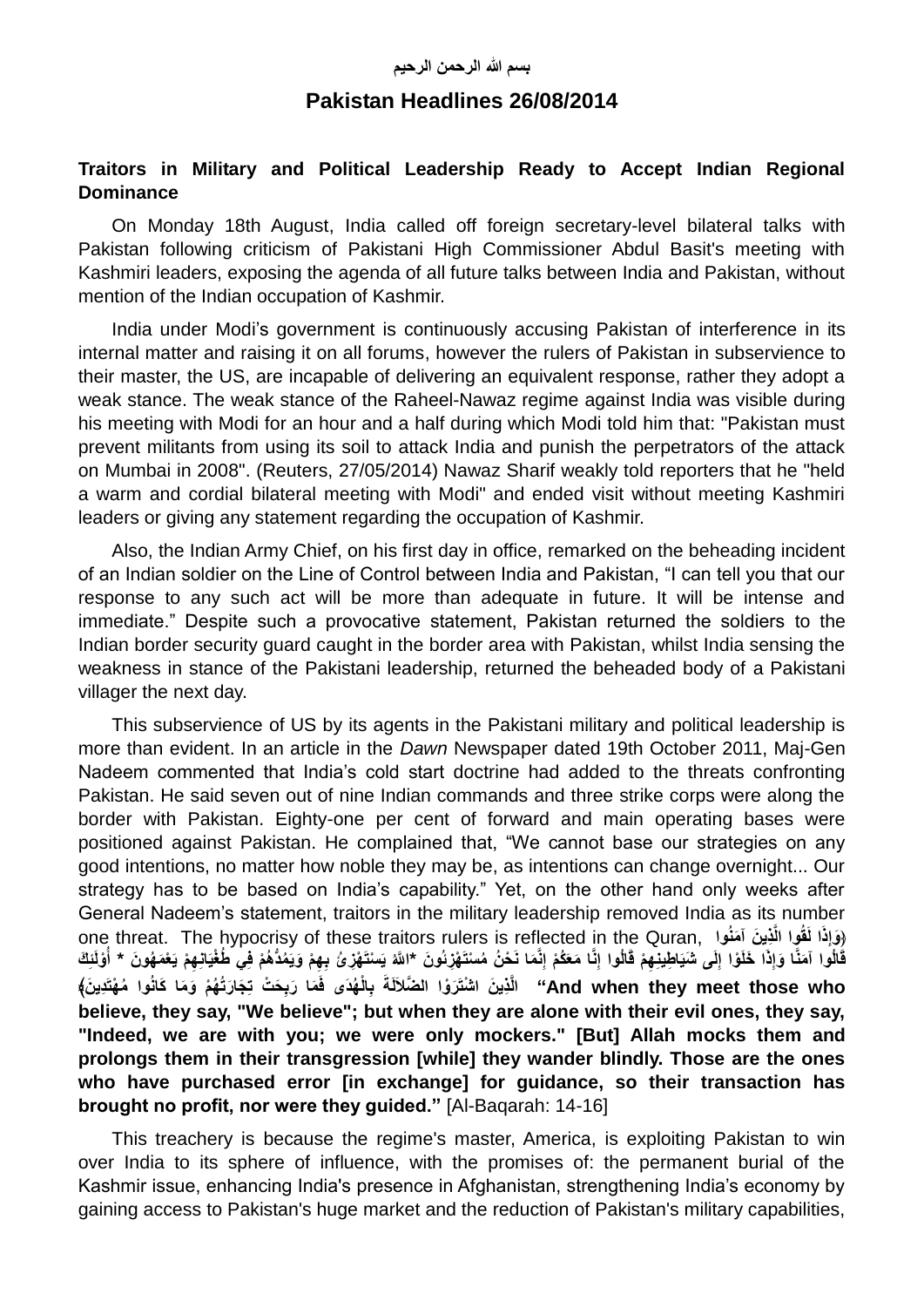including nuclear weapons. And the traitors in Pakistan's military and political leadership are more than ready, as always, to work according to this American plan. They do not care about weakening Pakistan in front of India. Only Pakistan under the shade of Khilafah can bring back the right of ruling in the Indian Subcontinent back to Islam and Muslims, as Muslims (وَلَنْ يَجْعَلَ اللَّهُ لِلْكَافِرِينَ عَلَى ,have ruled India for more than 1000 years in the past. Allah (swt) said **ِيًل ُم ْؤ ِمنِي َن َسب ْ ﴾ ال" And never will Allah give the disbelievers over the believers a way [to overcome them]."** [An-Nisa: 41].

## **Armed Forces' Role is to Abolish Democracy and Establish Khilafah, not Exercise Restraint to Perpetuate the Kufr System**

As the protesters marched on to the Constitution Avenue on Tuesday 19 August, the army urged both the government and the protesting political parties to exercise restraint and find a way out of the crisis through dialogue. "Situation requires patience, wisdom and sagacity from all stakeholders to resolve prevailing impasse through meaningful dialogue in larger national and public interest," military spokesman Maj Gen Asim Bajwa said in a late night statement. The army chief, General Raheel, asked the prime minister during their meeting in the day to show "flexibility" on the demands made by PTI and PAT and avoid using force against the protesters.

In nearly seventy years since Pakistan's establishment, the role of the armed forces regarding the ruling system in Pakistan is to permit Democracy or Dictatorship. It is an open secret that the armed forces are the source of change in the country and this is not a surprise for Muslims who are aware of their Deen either. It is known from the methodology of RasulAllah (saw) that he (saw) secured the material support from the men of arms in his time, the noble Ansaar (ra) of Madinah. Before that in his search for seeking Nussrah, RasulAllah (saw) ascertained the strength and capability of each armed force that he approached, before accepting the Nussrah. Today, Pakistan's armed forces are more than capablet to ensure that Pakistan becomes the starting point for the Khilafah, en route to the grand unification of the vast Muslim Lands as a single powerful state. It is upon the armed forces to ensure that their capability is used on the side of Islam, rather than being exploited by the West to perpetuate the rule of Kufr in Pakistan.

#### **America Directs Pakistan through Agents in the Military and Political Leadership**

The State Department in a daily briefing in Washington on 21 August denied interference in Pakistan's affairs. State Department's deputy spokesperson Marie Harf said, "We are in no way involved in the process or the discussion between the parties. Any suggestion to the contrary is completely false." However, in the same conference she conceded that US Ambassador to Pakistan Olson "meets quite frequently with a range of officials, and I believe that's where the contact has occurred". Indeed, the US Ambassador, Senators, Congressmen, intelligence and military officials have regular contact with the political and military leadership in Pakistan. This is how they groom and guide agents to secure their interests, including a permanent presence in Afghanistan, after a partial withdrawal.

America is an open enemy, whose occupation of our region has been crippled by its own cowardly troops, collapsing economy and separation from its victims by vast oceans. America could not have any way over the believers, were it not for such contact with its puppets. It is through such contact it is able to launch invasions, secure its occupation and then seeks legitimacy for its permanent stay within the region, through negotiations. It is through such